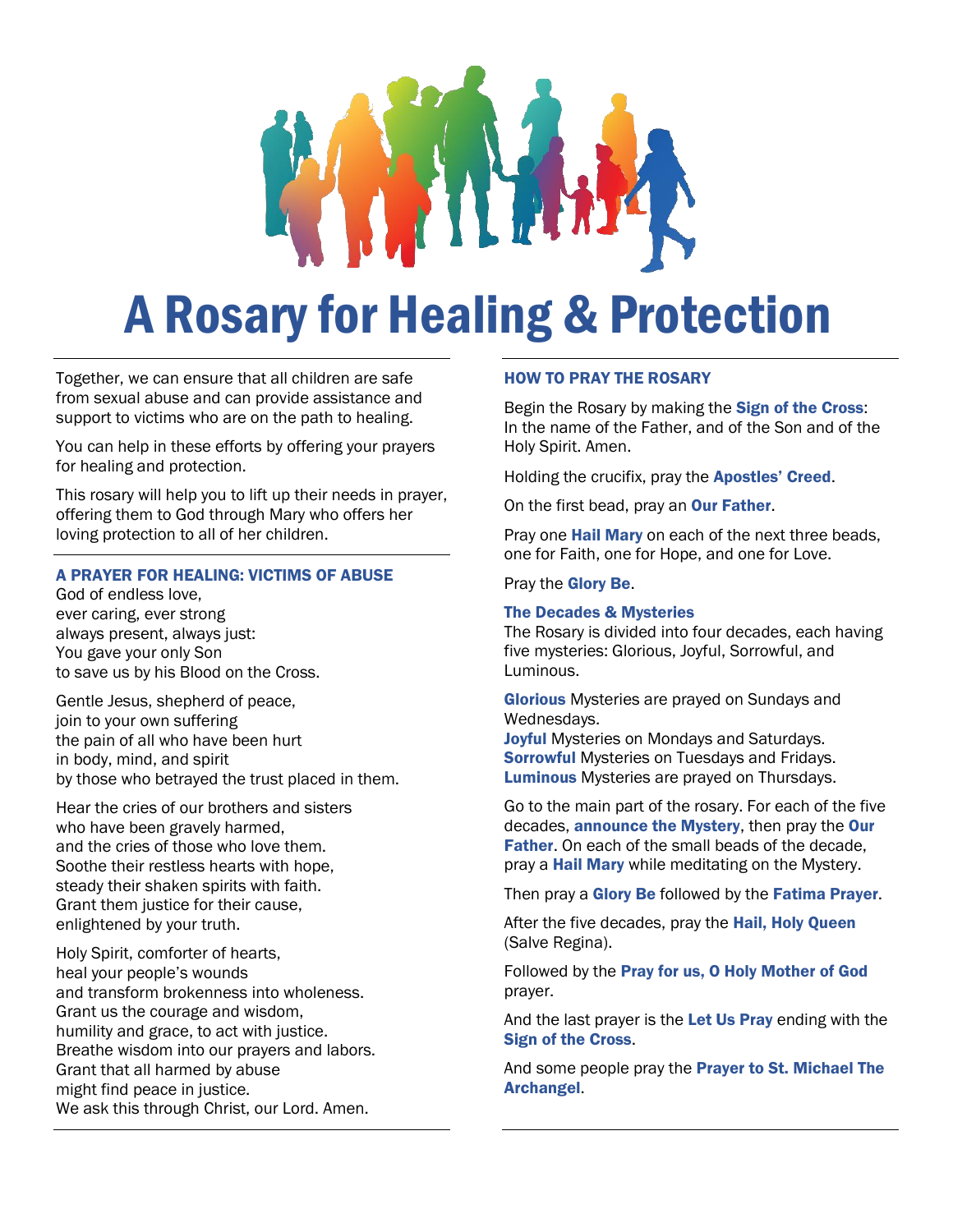## THE APOSTLES' CREED

I believe in God the Father almighty Creator of heaven and earth.

And in Jesus Christ, his only Son, our Lord who was conceived by the Holy Spirit, born of the Virgin Mary, suffered under Pontius Pilate was crucified, died, and was buried. He descended into hell; the third day he rose again from the dead; he ascended into heaven, and sits at the right hand of God the Father almighty, from there he shall come to judge the living and the dead.

I believe in the Holy Spirit, the holy Catholic Church, the communion of Saints, the forgiveness of sins, the resurrection of the body and life everlasting. Amen.

# OUR FATHER

Our Father who art in heaven, hallowed be thy name; thy Kingdom come, thy will be done on earth as it is in heaven. Give us this day our daily bread, and forgive us our trespasses, as we forgive those who trespass against us; and lead us not into temptation, but deliver us from evil. Amen.

# HAIL MARY

Hail, Mary, full of grace, the Lord is with thee. Blessed art thou among women and blessed is the fruit of thy womb, Jesus. Holy Mary, Mother of God, pray for us sinners, now and at the hour of our death. Amen.

## GLORY BE

Glory be to the Father and to the Son and to the Holy Spirit, as it was in the beginning is now, and ever shall be world without end. Amen.

## FATIMA PRAYER

O my Jesus, forgive us our sins, save us from the fires of hell, lead all souls to heaven, especially those who have most need of your mercy."

# HAIL HOLY QUEEN

Hail, holy Queen, Mother of mercy: Our life, our sweetness and our hope. To you do we cry, poor banished children of Eve. To you do we send up our sighs, mourning and weeping in this valley of tears. Turn then, most gracious advocate your eyes of mercy towards us; and after this our exile, show unto us the blessed fruit of your womb, Jesus. O clement, O loving, O sweet Virgin Mary.

# PRAY FOR US, O HOLY MOTHER OF GOD

Pray for us, O holy Mother of God. That we may be made worthy of the promises of Christ.

# LET US PRAY

Let us pray. O God, whose only-begotten Son, by his life, death, and Resurrection, has purchased for us the rewards of eternal life, grant, we beseech you, that meditating on these mysteries of the most holy rosary of the Blessed Virgin Mary, we may imitate what they contain and obtain what they promise, through the same Christ our Lord. Amen.

## PRAYER TO ST. MICHAEL THE ARCHANGEL

St. Michael the Archangel, defend us in battle. Be our defense against the wickedness and snares of the Devil. May God rebuke him, we humbly pray, and do thou, O Prince of the heavenly hosts, by the power of God, thrust into hell Satan, and all evil spirits, who prowl about the world seeking the ruin of souls. Amen

> Secretariat of Child and Youth Protection 3211 4th Street NE Washington, DC 20017

> > 202-541-5413 scyp@usccb.org

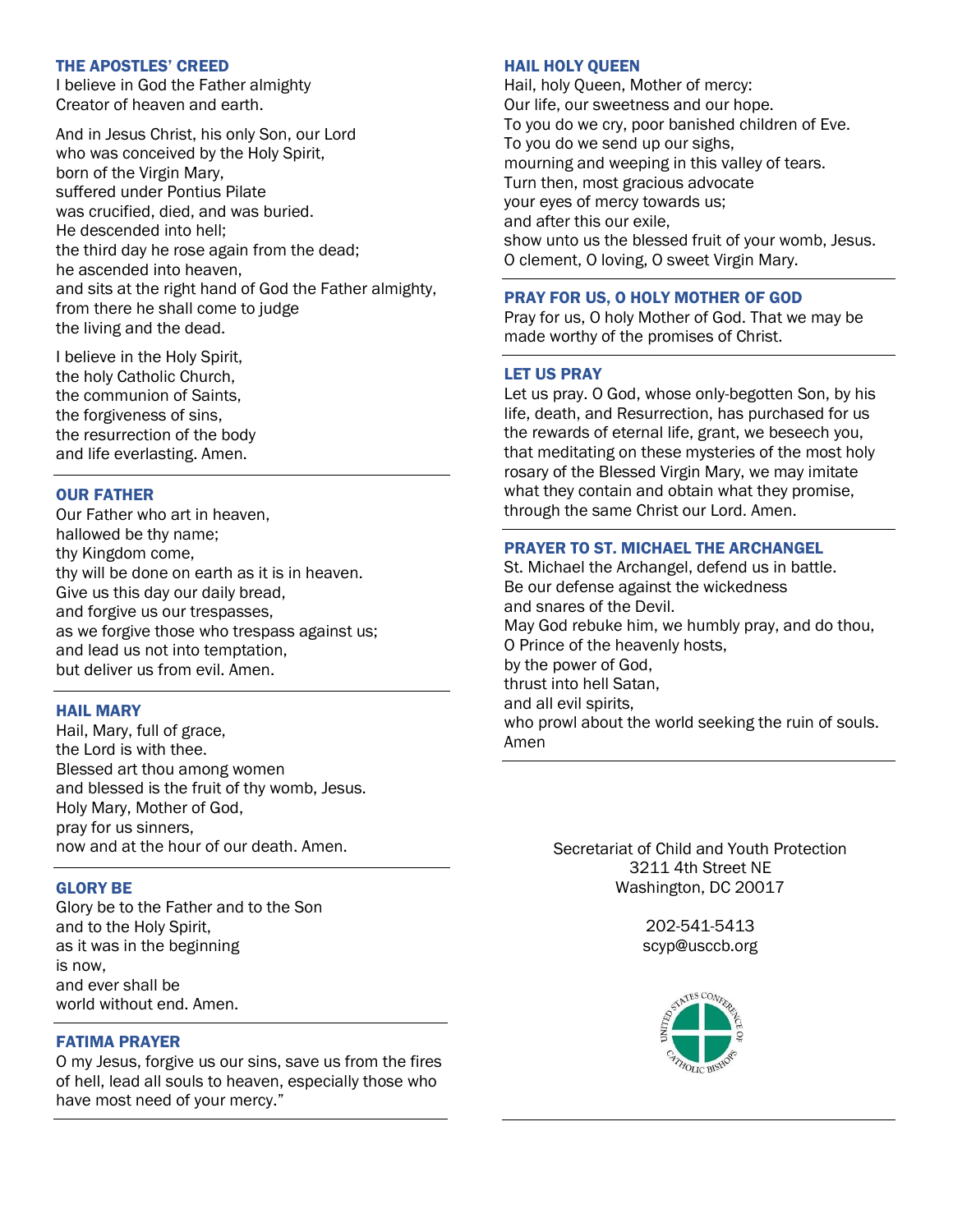# Glorious Mysteries—Said on Sundays & Wednesdays

# THE RESURRECTION

"Why do you seek the living one among the dead? He is not here, but he has been raised." (Lk 24:5-6)

The Father's gift of healing is a wondrous thing, bringing new life and hope from what was pain and despair. We pray for all victims of child sexual abuse, that they may come to abundant new life in the Risen Lord.

#### THE ASCENSION INTO HEAVEN

As [the apostles] were looking on, [Jesus] was lifted up, and a cloud took him from their sight. (Acts 1:9)

Jesus ascended into heaven in the presence of his Apostles, making them his witnesses to the whole world. We, too, are called to be witnesses, speaking on behalf of vulnerable children and young people and helping to build a society where they are safe from those who would steal their trust and their innocence.

#### THE DESCENT OF THE HOLY SPIRIT

They were all filled with the holy Spirit and began to speak in different tongues, as the Spirit enabled them to proclaim. (Acts 2:4)

The Spirit brought the Apostles the gift of courage. No longer did they hide behind locked doors in the upper room, seeking their own safety. Rather, they boldly went out into the city proclaiming the Good News of Jesus Christ and calling the people to repentance in his name. In the same way, we must boldly speak out to protect children and to create environments where they can grow and learn in safety.

#### THE ASSUMPTION

The woman herself fled into the desert where she had a place prepared by God. (Rv 12:6)

At her death, Mary was assumed into heaven, body and soul. As she carried the Son of God in her body, her body was taken to heaven to share in the full glory of her Son. We pray for those victims of child sexual abuse who seek healing and wholeness, that Mary will present them to her Son who alone makes us whole.

# THE CROWNING OF THE BLESSED VIRGIN MARY AS QUEEN OF HEAVEN

I will make your name renowned through all generations; thus nations shall praise you forever. (Ps 45:18)

As the Mother of our Redeemer, Mary was crowned as Queen of Heaven. From heaven, she intercedes for us as a loving mother. We entrust into her maternal care all vulnerable children and young people, praying that she will intercede on their behalf and keep them safe from all harm.

# Joyful Mysteries—Said on Mondays & Saturdays

# THE ANNUNCIATION

Then the angel said to Mary, "Do not be afraid." (Lk 1:30)

The angel Gabriel greeted Mary with words to calm her fears.

God wants everyone, especially the most vulnerable, to live in his peace, free from all fear and pain. It is our responsibility, as children of our loving God, to create an environment in which our children can grow up free from fear of those who might hurt or abuse them.

#### THE VISITATION

My soul proclaims the greatness of the Lord. (Lk 1:46)

After receiving the news that she would become the mother of God's Son, Mary's first action was one of compassion. She went to her kinswoman, Elizabeth, and offered aid and comfort. Following her example, we must reach out to those around us in need of hope and healing, offering our assistance and patience as they embrace God's healing love.

#### THE NATIVITY OF THE LORD

She gave birth to her firstborn son. She wrapped him in swaddling clothes and laid him in a manger, because there was no room for them in the inn. (Lk 2:7)

Jesus, the Son of God, entered the world as a vulnerable child. He was not counted among the great and powerful, instead lying in a manger. We are called to protect all those who are vulnerable, especially children, by providing them with safe places to live and grow.

# THE PRESENTATION

"You yourself a sword will pierce so that the thoughts of many hearts may be revealed." (Lk 2:35)

The experience of child sexual abuse is shattering and can make a person feel as if his or her heart and world is torn asunder. We pray for those victims who are seeking healing and strength. Their path is challenging, but our loving support can make it easier.

## FINDING THE CHILD JESUS IN THE TEMPLE

His mother said to him, "Son, why have you done this to us? Your father and I have been looking for you with great anxiety." (Lk 2:48)

Child sexual abuse affects not only the victim, but his or her family as well. Our healing efforts must extend to these family members, to alleviate their pain and anxiety and help them to grow ever closer to God's healing love.